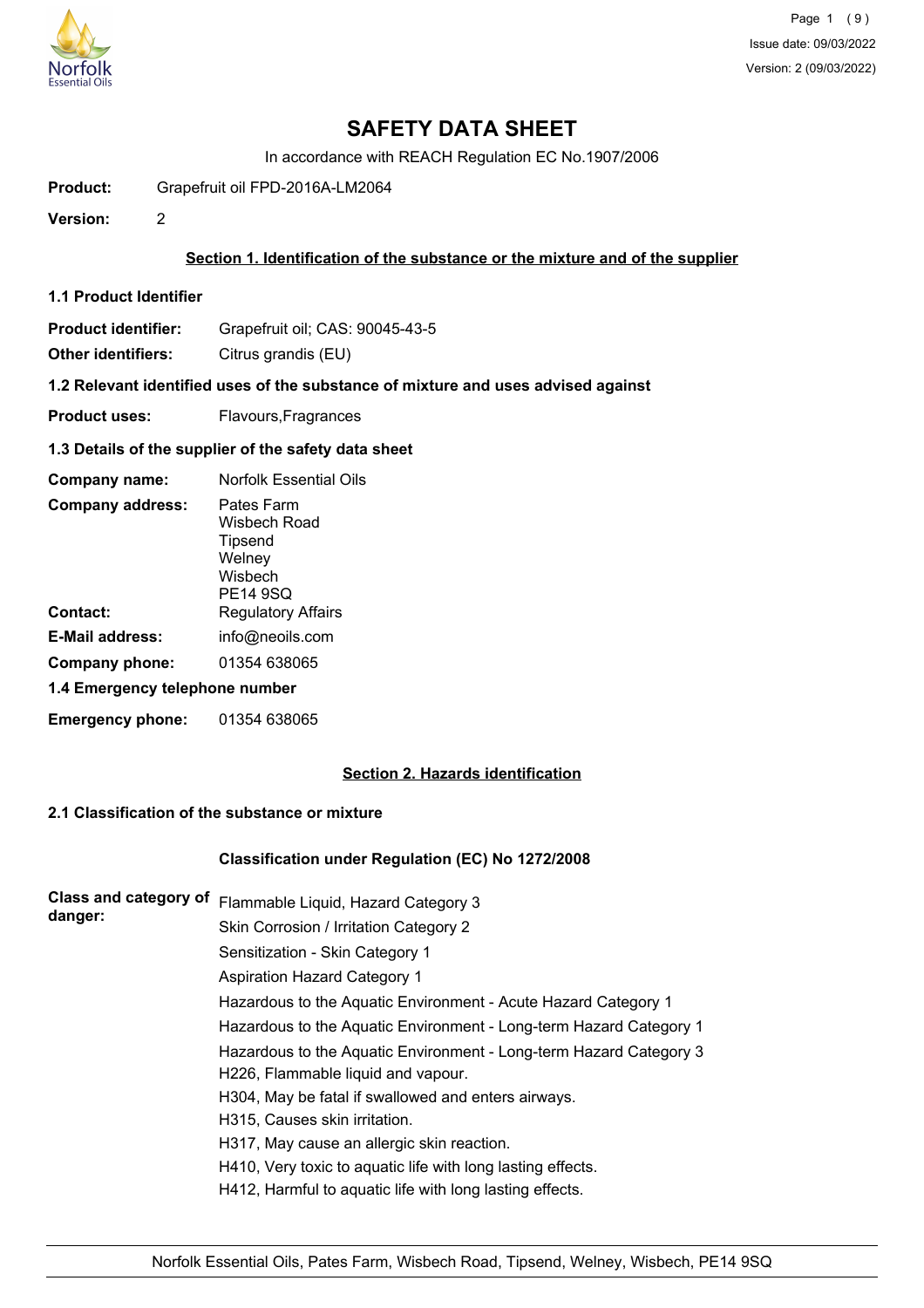

In accordance with REACH Regulation EC No.1907/2006

- **Product:** Grapefruit oil FPD-2016A-LM2064
- **Version:** 2
- **2.2 Label elements**

|                                     | Classification under Regulation (EC) No 1272/2008                                                                                                                                                                                                                                                                                                                                                                                                                                                                                                                                                                                                                                                                                                                                                                                                                                                                                                                                                                                                                                                                                                                                                                                                                                                                                                                                         |
|-------------------------------------|-------------------------------------------------------------------------------------------------------------------------------------------------------------------------------------------------------------------------------------------------------------------------------------------------------------------------------------------------------------------------------------------------------------------------------------------------------------------------------------------------------------------------------------------------------------------------------------------------------------------------------------------------------------------------------------------------------------------------------------------------------------------------------------------------------------------------------------------------------------------------------------------------------------------------------------------------------------------------------------------------------------------------------------------------------------------------------------------------------------------------------------------------------------------------------------------------------------------------------------------------------------------------------------------------------------------------------------------------------------------------------------------|
| Signal word:                        | Danger                                                                                                                                                                                                                                                                                                                                                                                                                                                                                                                                                                                                                                                                                                                                                                                                                                                                                                                                                                                                                                                                                                                                                                                                                                                                                                                                                                                    |
| <b>Hazard statements:</b>           | H226, Flammable liquid and vapour.<br>H304, May be fatal if swallowed and enters airways.<br>H315, Causes skin irritation.<br>H317, May cause an allergic skin reaction.<br>H410, Very toxic to aquatic life with long lasting effects.<br>H412, Harmful to aquatic life with long lasting effects.                                                                                                                                                                                                                                                                                                                                                                                                                                                                                                                                                                                                                                                                                                                                                                                                                                                                                                                                                                                                                                                                                       |
| M factor:                           | None                                                                                                                                                                                                                                                                                                                                                                                                                                                                                                                                                                                                                                                                                                                                                                                                                                                                                                                                                                                                                                                                                                                                                                                                                                                                                                                                                                                      |
| <b>Supplemental</b><br>Information: | None                                                                                                                                                                                                                                                                                                                                                                                                                                                                                                                                                                                                                                                                                                                                                                                                                                                                                                                                                                                                                                                                                                                                                                                                                                                                                                                                                                                      |
| <b>Precautionary</b><br>statements: | P210, Keep away from heat, sparks, open flames and hot surfaces. - No smoking.<br>P233, Keep container tightly closed.<br>P240, Ground/bond container and receiving equipment.<br>P241, Use explosion-proof electrical, ventilating and lighting equipment.<br>P242, Use only non-sparking tools.<br>P243, Take precautionary measures against static discharge.<br>P261, Avoid breathing vapour or dust.<br>P264, Wash hands and other contacted skin thoroughly after handling.<br>P272, Contaminated work clothing should not be allowed out of the workplace.<br>P273, Avoid release to the environment.<br>P280, Wear protective gloves/eye protection/face protection.<br>P301/310, IF SWALLOWED: Immediately call a POISON CENTER or doctor/physician.<br>P303/361/353, IF ON SKIN (or hair): Remove/take off immediately all contaminated clothing.<br>Rinse skin with water/shower.<br>P331, Do not induce vomiting.<br>P333/313, If skin irritation or rash occurs: Get medical advice/attention.<br>P362, Take off contaminated clothing and wash before reuse.<br>P370/378, In case of fire: Use carbon dioxide, dry chemical, foam for extinction.<br>P391, Collect spillage.<br>P403/235, Store in a well-ventilated place. Keep cool.<br>P405, Store locked up.<br>P501, Dispose of contents/container to approved disposal site, in accordance with local<br>regulations. |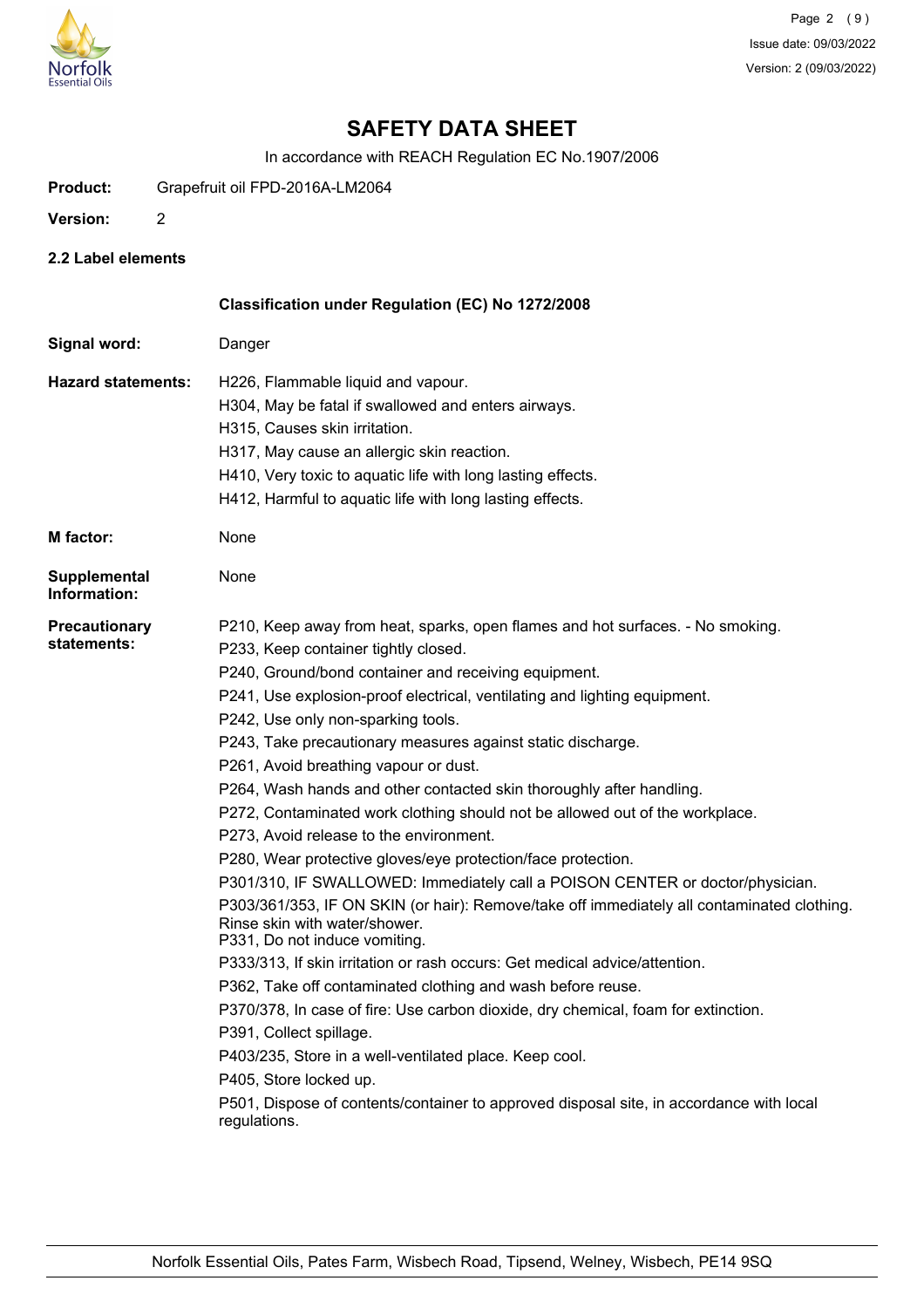

In accordance with REACH Regulation EC No.1907/2006



# **Section 3. Composition / information on ingredients**

### **3.1 Substances**

**Product identifier:** Grapefruit oil; CAS: 90045-43-5

## **Contains:**

| <b>Name</b>   | <b>CAS</b> | EC        | <b>REACH Registration</b><br>No. | $\%$        | <b>Classification for</b><br>(CLP) 1272/2008                                                                                       |
|---------------|------------|-----------|----------------------------------|-------------|------------------------------------------------------------------------------------------------------------------------------------|
| Myrcene       | 123-35-3   | 204-622-5 |                                  | $1 - 5%$    | Flam. Lig. 3-Skin Irrit.<br>2-Eye Irrit. 2-Asp. Tox<br>1:H226-H304-H315-<br>H319.-                                                 |
| lalpha-Pinene | 80-56-8    | 201-291-9 |                                  | $0.1 - 1\%$ | Flam. Lig. 3-Skin Irrit.<br>2-Skin Sens. 1B-Asp.<br>Tox 1-Aquatic Acute 1-<br>Aquatic Chronic 1:<br>H226-H304-H315-<br>H317-H410.- |

# **Section 4. First-aid measures**

## **4.1 Description of first aid measures**

| Inhalation:           | Remove from exposure site to fresh air, keep at rest, and obtain medical attention.                           |
|-----------------------|---------------------------------------------------------------------------------------------------------------|
| Eye exposure:         | Flush immediately with water for at least 15 minutes. Contact physician if symptoms persist.                  |
| <b>Skin exposure:</b> | IF ON SKIN (or hair): Remove/take off immediately all contaminated clothing. Rinse skin with<br>water/shower. |
| Ingestion:            | IF SWALLOWED: Immediately call a POISON CENTER or doctor/physician.                                           |

# **4.2 Most important symptoms and effects, both acute and delayed**

May be fatal if swallowed and enters airways.

Causes skin irritation.

May cause an allergic skin reaction.

# **4.3 Indication of any immediate medical attention and special treatment needed**

None expected, see Section 4.1 for further information.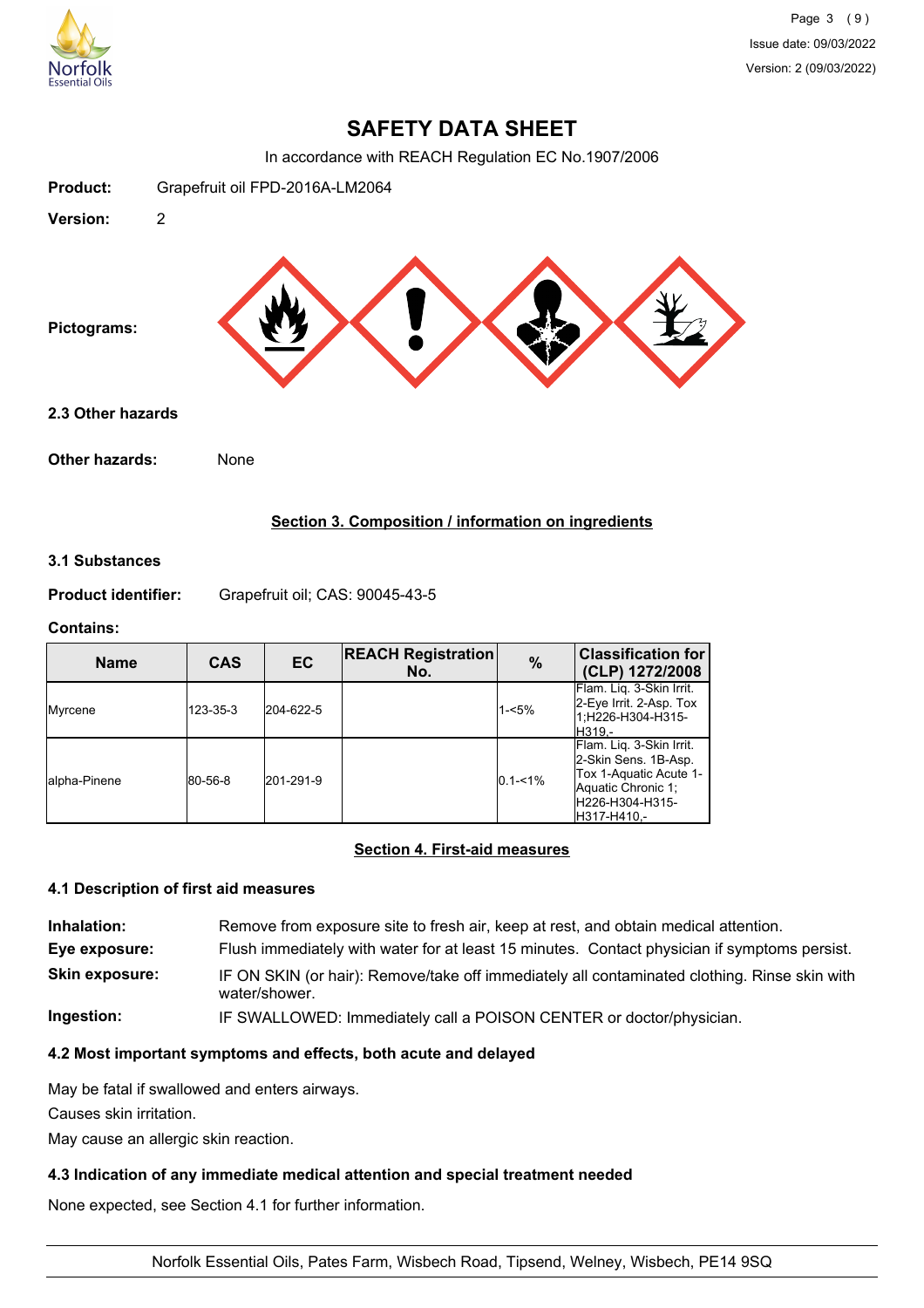

Page 4 (9) Issue date: 09/03/2022 Version: 2 (09/03/2022)

# **SAFETY DATA SHEET**

In accordance with REACH Regulation EC No.1907/2006

**Product:** Grapefruit oil FPD-2016A-LM2064

**Version:** 2

## **SECTION 5: Firefighting measures**

#### **5.1 Extinguishing media**

Suitable media: Carbon dioxide, Dry chemical, Foam.

#### **5.2 Special hazards arising from the substance or mixture**

In case of fire, may be liberated: Carbon monoxide, Unidentified organic compounds.

#### **5.3 Advice for fire fighters:**

In case of insufficient ventilation, wear suitable respiratory equipment.

#### **Section 6. Accidental release measures**

#### **6.1 Personal precautions, protective equipment and emergency procedures:**

Avoid inhalation. Avoid contact with skin and eyes. See protective measures under Section 7 and 8.

#### **6.2 Environmental precautions:**

Keep away from drains, surface and ground water, and soil.

## **6.3 Methods and material for containment and cleaning up:**

Remove ignition sources. Provide adequate ventilation. Avoid excessive inhalation of vapours. Contain spillage immediately by use of sand or inert powder. Dispose of according to local regulations.

## **6.4 Reference to other sections:**

Also refer to sections 8 and 13.

## **Section 7. Handling and storage**

## **7.1 Precautions for safe handling:**

Keep away from heat, sparks, open flames and hot surfaces. - No smoking.

## **7.2 Conditions for safe storage, including any incompatibilities:**

Ground/bond container and receiving equipment. Use only non-sparking tools. Take precautionary measures against static discharge.

## **7.3 Specific end use(s):**

Flavours,Fragrances: Use in accordance with good manufacturing and industrial hygiene practices.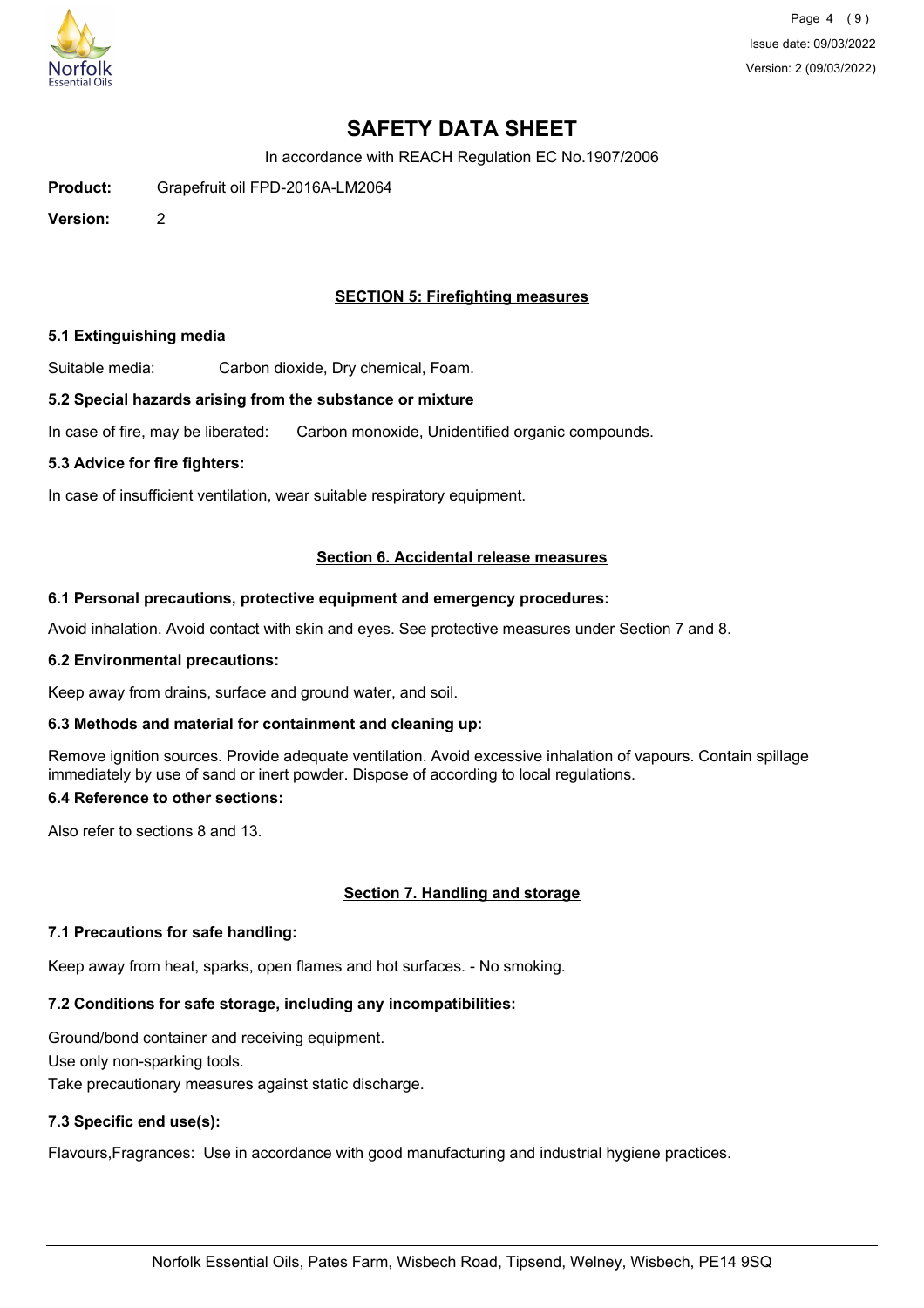

In accordance with REACH Regulation EC No.1907/2006

**Product:** Grapefruit oil FPD-2016A-LM2064

**Version:** 2

### **Section 8. Exposure controls/personal protection**

#### **8.1 Control parameters**

Workplace exposure limits: Not Applicable

## **8.2 Exposure Controls**

#### **Eye / Skin Protection**

Wear protective gloves/eye protection/face protection

#### **Respiratory Protection**

Under normal conditions of use and where adequate ventilation is available to prevent build up of excessive vapour, this material should not require special engineering controls. However, in conditions of high or prolonged use, or high temperature or other conditions which increase exposure, the following engineering controls can be used to minimise exposure to personnel: a) Increase ventilation of the area with local exhaust ventilation. b) Personnel can use an approved, appropriately fitted respirator with organic vapour cartridge or canisters and particulate filters. c) Use closed systems for transferring and processing this material.

Also refer to Sections 2 and 7.

#### **Section 9. Physical and chemical properties**

#### **9.1 Information on basic physical and chemical properties**

| Appearance:                                   | Not determined                               |
|-----------------------------------------------|----------------------------------------------|
| Odour:                                        | Not determined                               |
| <b>Odour threshold:</b>                       | Not determined                               |
| pH:                                           | Not determined                               |
| Melting point / freezing point:               | Not determined                               |
| Initial boiling point / range:                | Not determined                               |
| <b>Flash point:</b>                           | 48 °C                                        |
| <b>Evaporation rate:</b>                      | Not determined                               |
| Flammability (solid, gas):                    | Not determined                               |
| Upper/lower flammability or explosive limits: | Product does not present an explosion hazard |
| Vapour pressure:                              | Not determined                               |
| Vapour density:                               | Not determined                               |
| <b>Relative density:</b>                      | Not determined                               |
| Solubility(ies):                              | Not determined                               |
| Partition coefficient: n-octanol/water:       | Not determined                               |
| Auto-ignition temperature:                    | Not determined                               |
| <b>Decomposition temperature:</b>             | Not determined                               |
| <b>Viscosity:</b>                             | Not determined                               |
| <b>Explosive properties:</b>                  | Not expected                                 |
| <b>Oxidising properties:</b>                  | Not expected                                 |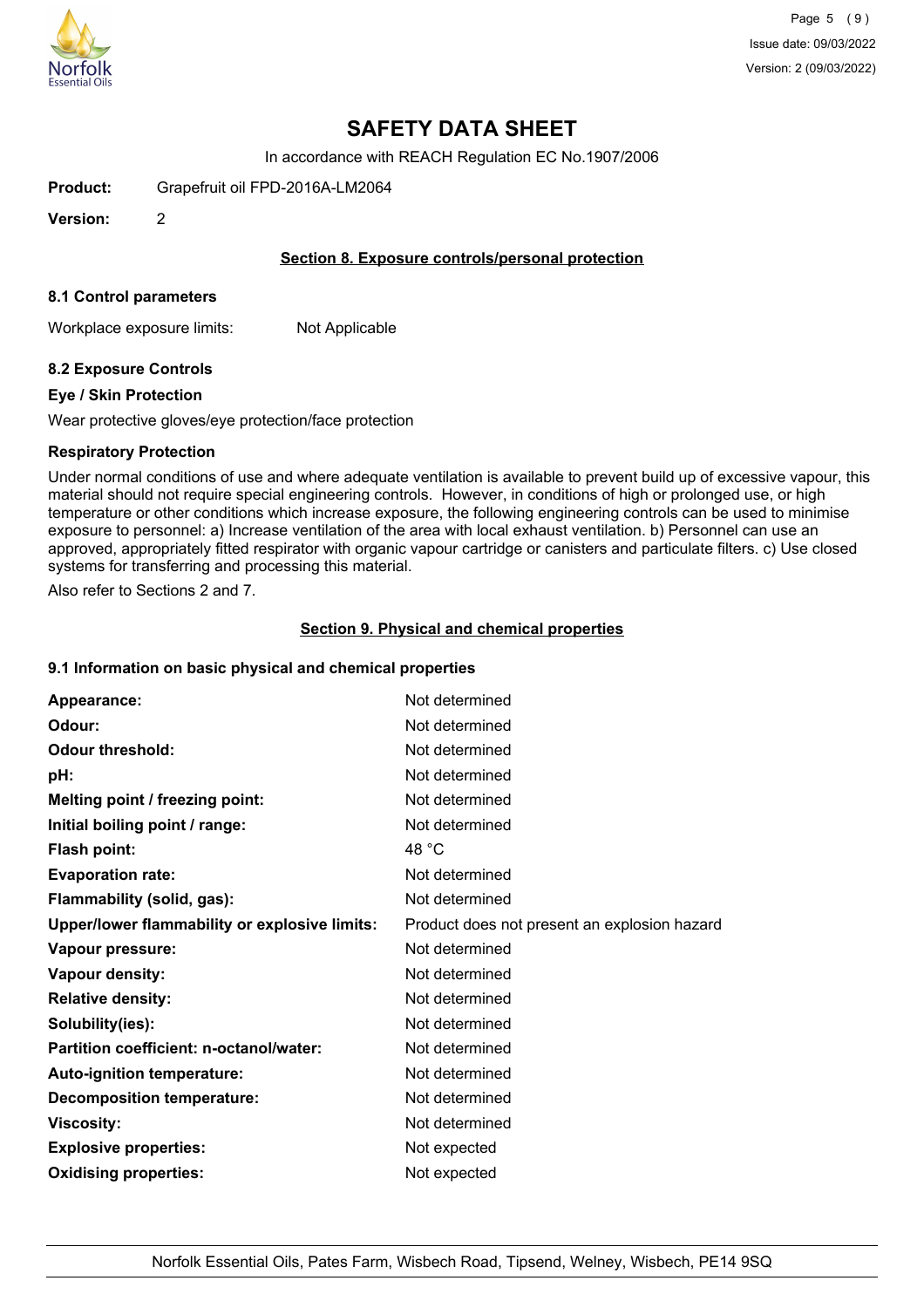

Page 6 (9) Issue date: 09/03/2022 Version: 2 (09/03/2022)

# **SAFETY DATA SHEET**

In accordance with REACH Regulation EC No.1907/2006

**Product:** Grapefruit oil FPD-2016A-LM2064

**Version:** 2

**9.2 Other information:** None available

## **Section 10. Stability and reactivity**

#### **10.1 Reactivity:**

Presents no significant reactivity hazard, by itself or in contact with water.

#### **10.2 Chemical stability:**

Good stability under normal storage conditions.

# **10.3 Possibility of hazardous reactions:**

Not expected under normal conditions of use.

#### **10.4 Conditions to avoid:**

Avoid extreme heat.

#### **10.5 Incompatible materials:**

Avoid contact with strong acids, alkalis or oxidising agents.

## **10.6 Hazardous decomposition products:**

Not expected.

#### **Section 11. Toxicological information**

#### **11.1 Information on toxicological effects**

| <b>Acute Toxicity:</b>                    | Based on available data the classification criteria are not met. |
|-------------------------------------------|------------------------------------------------------------------|
| <b>Acute Toxicity Oral</b>                | Not Applicable                                                   |
| <b>Acute Toxicity Dermal</b>              | Not Applicable                                                   |
| <b>Acute Toxicity Inhalation</b>          | Not Available                                                    |
| <b>Skin corrosion/irritation:</b>         | Skin Corrosion / Irritation Category 2                           |
| Serious eye damage/irritation:            | Based on available data the classification criteria are not met. |
| <b>Respiratory or skin sensitisation:</b> | Sensitization - Skin Category 1                                  |
| Germ cell mutagenicity:                   | Based on available data the classification criteria are not met. |
| <b>Carcinogenicity:</b>                   | Based on available data the classification criteria are not met. |
| <b>Reproductive toxicity:</b>             | Based on available data the classification criteria are not met. |
| <b>STOT-single exposure:</b>              | Based on available data the classification criteria are not met. |
| <b>STOT-repeated exposure:</b>            | Based on available data the classification criteria are not met. |
| <b>Aspiration hazard:</b>                 | Aspiration Hazard Category 1                                     |

## **Information about hazardous ingredients in the mixture**

Not Applicable

Refer to Sections 2 and 3 for additional information.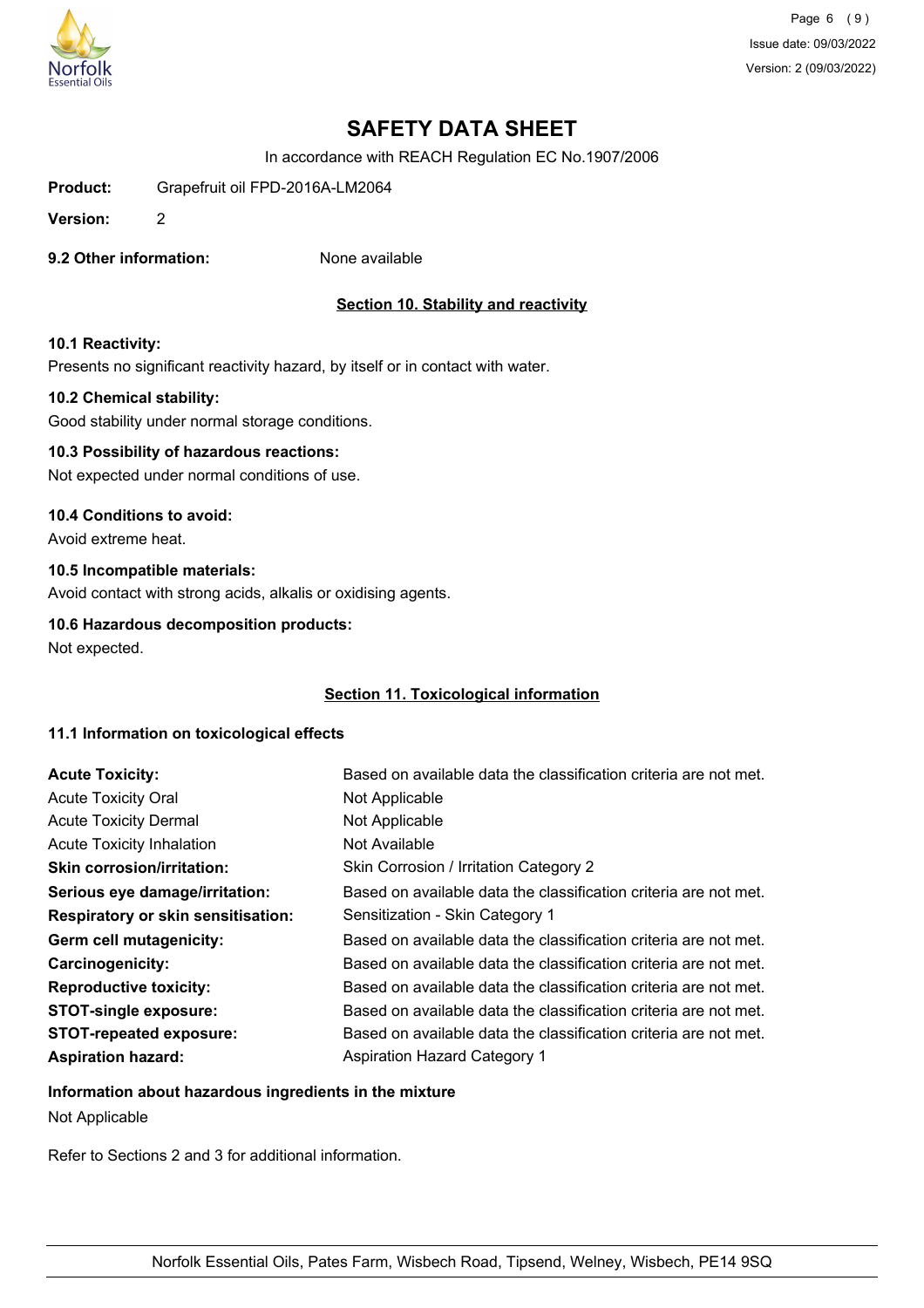

Page 7 (9) Issue date: 09/03/2022 Version: 2 (09/03/2022)

# **SAFETY DATA SHEET**

In accordance with REACH Regulation EC No.1907/2006

**Product:** Grapefruit oil FPD-2016A-LM2064

**Version:** 2

# **Section 12. Ecological information**

### **12.1 Toxicity:**

Very toxic to aquatic life with long lasting effects.

Harmful to aquatic life with long lasting effects.

**12.2 Persistence and degradability:** Not available

**12.3 Bioaccumulative potential:** Not available

**12.4 Mobility in soil:** Not available

## **12.5 Results of PBT and vPvB assessment:**

This substance does not meet the PBT/vPvB criteria of REACH, annex XIII.

**12.6 Other adverse effects:** Not available

#### **Section 13. Disposal considerations**

#### **13.1 Waste treatment methods:**

Dispose of in accordance with local regulations. Avoid disposing into drainage systems and into the environment. Empty containers should be taken to an approved waste handling site for recycling or disposal.

### **Section 14. Transport information**

| 14.1 UN number:                    | <b>UN1169</b>                                                                                       |
|------------------------------------|-----------------------------------------------------------------------------------------------------|
| 14.2 UN Proper Shipping Name:      | EXTRACTS, AROMATIC, LIQUID                                                                          |
| 14.3 Transport hazard class(es):   | 3                                                                                                   |
| <b>Sub Risk:</b>                   | $\blacksquare$                                                                                      |
| 14.4. Packing Group:               | Ш                                                                                                   |
| <b>14.5 Environmental hazards:</b> | This is an environmentally hazardous substance.                                                     |
| 14.6 Special precautions for user: | None additional                                                                                     |
|                                    | 14.7 Transport in bulk according to Annex II of MARPOL73/78 and the IBC Code:                       |
| Not applicable                     |                                                                                                     |
|                                    | <b>Section 15. Regulatory information</b>                                                           |
|                                    | 15.1 Safety, health and environmental regulations/legislation specific for the substance or mixture |

Water Hazard Class (WGK): 3

# **15.2 Chemical Safety Assessment**

A Chemical Safety Assessment has not been carried out for this product.

| Section 16. Other information |
|-------------------------------|
|                               |
| EH C3=48.08% AH 1=10.31%      |

**Total Fractional Values:** EH C3=2.08 AH 1=9.70

| <b>Total Fractional Values:</b> |  |
|---------------------------------|--|
|---------------------------------|--|

**Key to revisions:**

**Concentration % Limits:**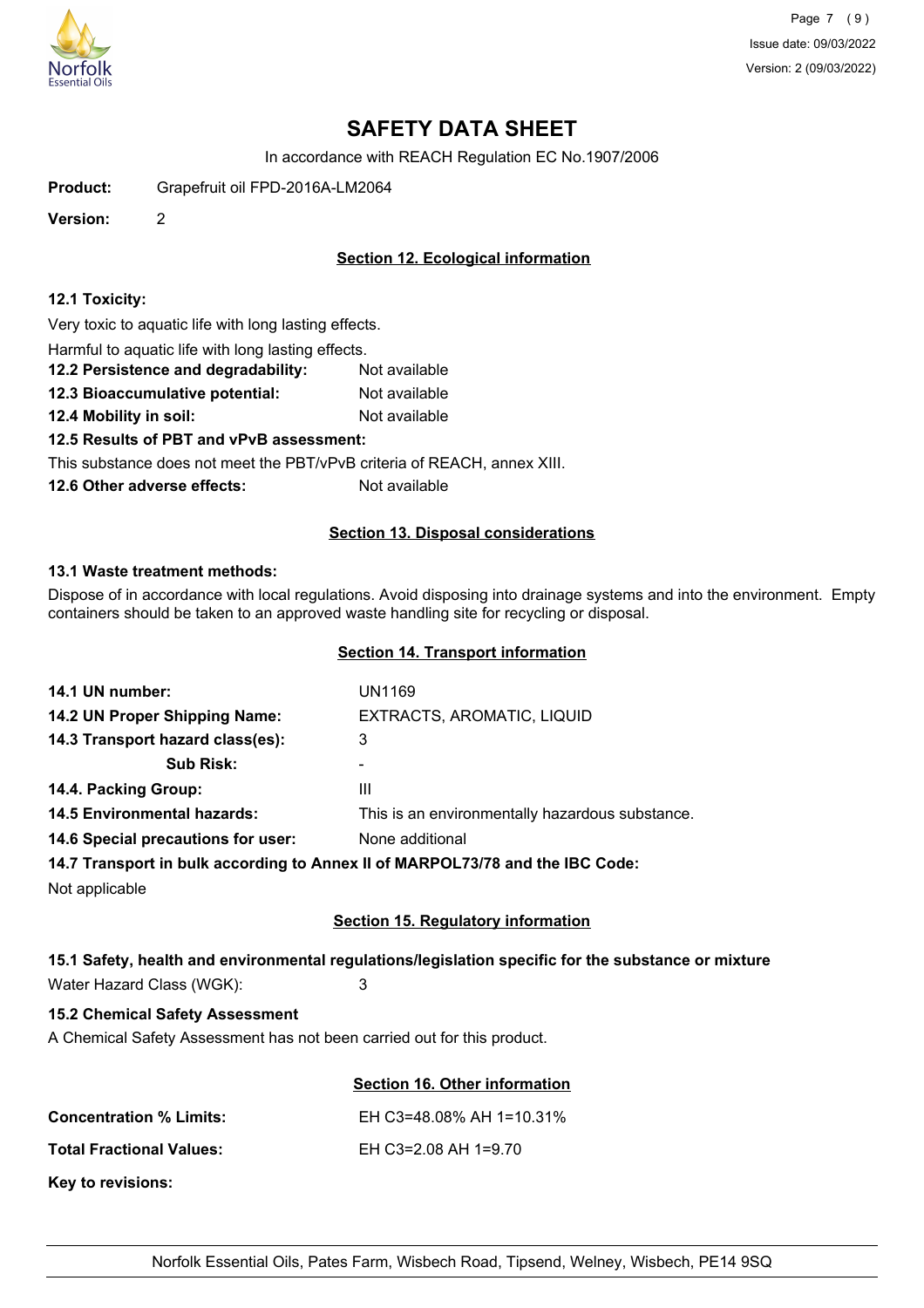

Page 8 (9) Issue date: 09/03/2022 Version: 2 (09/03/2022)

# **SAFETY DATA SHEET**

In accordance with REACH Regulation EC No.1907/2006

**Product:** Grapefruit oil FPD-2016A-LM2064

**Version:** 2

Classification under Regulation (EC) No 1272/2008 Concentration % Limits SECTION 3: Composition/information on ingredients Total Fractional Values

## **Key to abbreviations:**

| <b>Abbreviation</b> | <b>Meaning</b>                                                                                                                     |
|---------------------|------------------------------------------------------------------------------------------------------------------------------------|
| Aquatic Acute 1     | Hazardous to the Aquatic Environment - Acute Hazard Category 1                                                                     |
| Aquatic Chronic 1   | Hazardous to the Aquatic Environment - Long-term Hazard Category 1                                                                 |
| Asp. Tox 1          | <b>Aspiration Hazard Category 1</b>                                                                                                |
| Eye Irrit. 2        | Eye Damage / Irritation Category 2                                                                                                 |
| Flam. Liq. 3        | Flammable Liquid, Hazard Category 3                                                                                                |
| H226                | Flammable liquid and vapour.                                                                                                       |
| H304                | May be fatal if swallowed and enters airways.                                                                                      |
| H315                | Causes skin irritation.                                                                                                            |
| H317                | May cause an allergic skin reaction.                                                                                               |
| H319                | Causes serious eye irritation.                                                                                                     |
| H410                | Very toxic to aquatic life with long lasting effects.                                                                              |
| P210                | Keep away from heat, sparks, open flames and hot surfaces. - No smoking.                                                           |
| P233                | Keep container tightly closed.                                                                                                     |
| P240                | Ground/bond container and receiving equipment.                                                                                     |
| P241                | Use explosion-proof electrical, ventilating and lighting equipment.                                                                |
| P242                | Use only non-sparking tools.                                                                                                       |
| P243                | Take precautionary measures against static discharge.                                                                              |
| P261                | Avoid breathing vapour or dust.                                                                                                    |
| P <sub>264</sub>    | Wash hands and other contacted skin thoroughly after handling.                                                                     |
| P272                | Contaminated work clothing should not be allowed out of the workplace.                                                             |
| P273                | Avoid release to the environment.                                                                                                  |
| P280                | Wear protective gloves/eye protection/face protection.                                                                             |
| P301/310            | IF SWALLOWED: Immediately call a POISON CENTER or doctor/physician.                                                                |
| P303/361/353        | IF ON SKIN (or hair): Remove/take off immediately all contaminated clothing. Rinse skin with water/shower.                         |
| P305/351/338        | IF IN EYES: Rinse cautiously with water for several minutes. Remove contact lenses, if present and easy to<br>do. Continue rinsing |
| P331                | Do not induce vomiting.                                                                                                            |
| P332/313            | If skin irritation occurs: Get medical advice/attention.                                                                           |
| P333/313            | If skin irritation or rash occurs: Get medical advice/attention.                                                                   |
| P337/313            | If eye irritation persists: Get medical advice/attention.                                                                          |
| P362                | Take off contaminated clothing and wash before reuse.                                                                              |
| P370/378            | In case of fire: Use carbon dioxide, dry chemical, foam for extinction.                                                            |
| P391                | Collect spillage.                                                                                                                  |
| P403/235            | Store in a well-ventilated place. Keep cool.                                                                                       |
| P405                | Store locked up.                                                                                                                   |